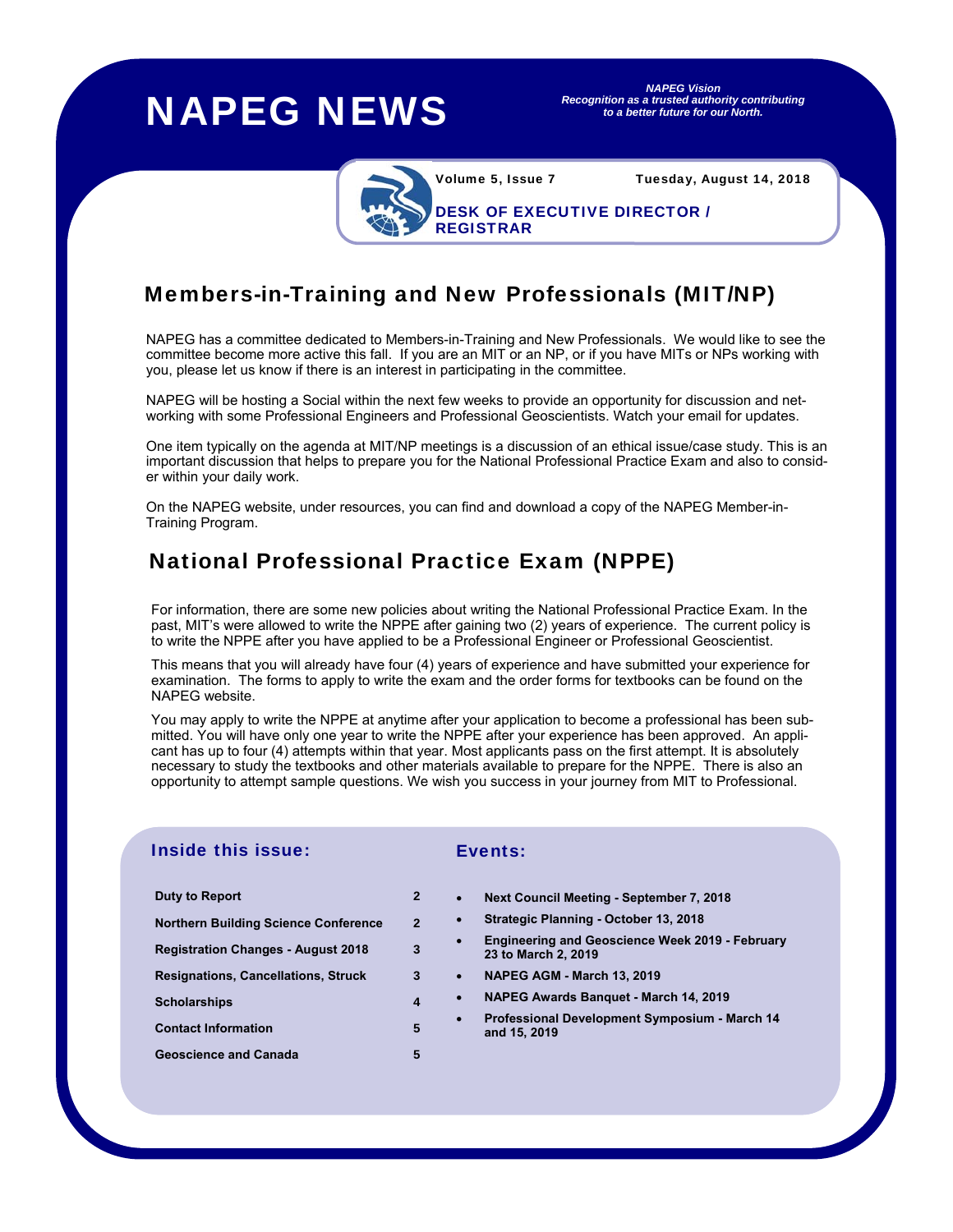## Duty to Report

The NAPEG Professional Practice Committee is updating an older guideline related to a registrant's Duty to Report. In this context, duty to report is related to reporting a situation that a professional believes may endanger the safety and welfare of the public.

The first tenet of the Code of Ethics states: *Professional Engineers and Professional Geoscientists shall hold paramount the health, safety and welfare of the public and have regard for the environment.* The Code of Ethics applies to Members-in-Training and Permit Holders, as well as, Professionals.

The new guideline will be posted on the website and introduced in the Newsletter when it is ready. In the meantime, please be aware of this duty and note that the first action would be to report a situation to your employer and/ or client to work toward a solution. In rare cases, you may need to take further action. It would be unprofessional conduct under the Act if there is awareness and a failure to report.

## Northern Building Science Conference - August 29-30, 2018 - Chateau Nova - Yellowknife, NT

The Northwest Territories Association of Architects welcomes special guest Alex McGowan, WSP Global Inc. (Victoria, BC), to present on variety of Building Sciences topics, including:

- Relationship between Moisture Content and Mechanical Properties of Gypsum Sheathing
- Psychrometries- wet-bulb, dry-bulb, dewpoint, and the difference between humidity and relative humidity
- Passive Ventilation
- The Building Enclosure and Its Impacts on Occupant Comfort
- Energy efficiency and the building enclosure
- Heat, Air, and Moisture Migration in Building Enclosures, and Air Leakage, Envelopes, and Blower-Door Tests
- Field Review in Rehabilitation of Moisture-Damaged Buildings
- Energy-Efficient Building Envelope Retrofits
- Computer simulation of window performance
- A Comparison of Calculated and Measured Indoor-Side Window Temperature Profiles, and How to get the window performance you want on site
- Glass, Glazing and Window Energy Performance
- Testing and Computer Simulation of Heat Loss Characteristics of Commercial Door Assemblies, Calculating R's and U's
- Whole-Building Energy Models, and Case Study: Computer-Assisted Design to Avoid Condensation
- Forensic Investigation using whole-building energy model
- Obviously Everything Changes: Learning from our Mistakes

This two-day event will also feature Matt Girling, Soprema (Calgary); Manuel Jorge, Energy Wall & Building Products Ltd. (Yellowknife); Tomaz Stich, Certified Passive House Designer (Invermere, BC); Joe Kronstal, Kronstal & Associates (Yellowknife); Drew Cameron, Solvest Inc. (Whitehorse); and William Gagnon, Ecology North (Yellowknife).

> General registration fee is \$150. For details, visit www.nwtaa.ca/conference.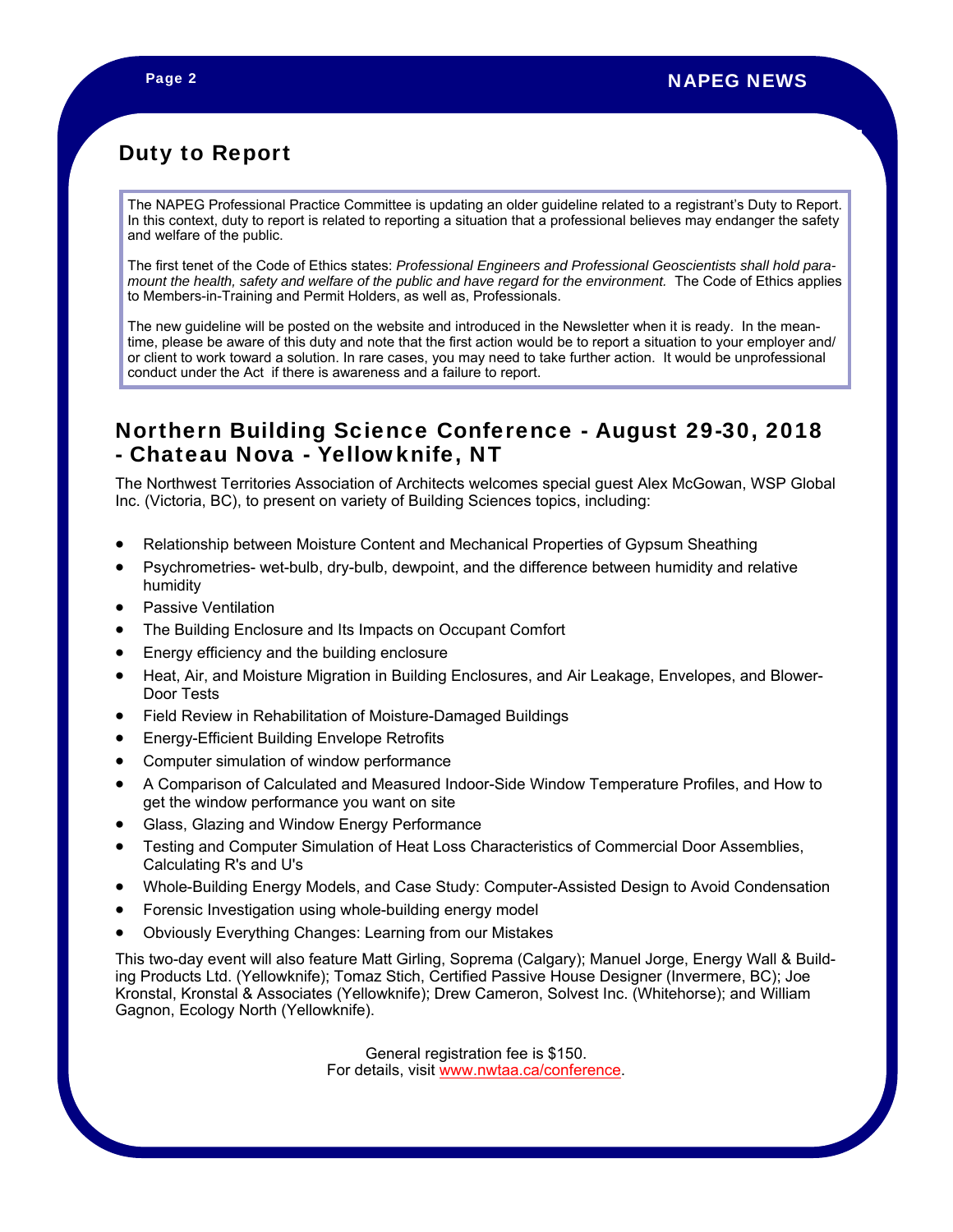## Registration Changes - August 2018

#### Note: Registration is not complete until fees are paid in full.

#### **Licensees**

Pierce B. Bakker, P.Eng. Daniel J. Baillargeon, P.Eng. Andrea J. Bowie, P.Eng. Matthew I. Brown, P.Eng. Quang Hien Bui, P.Eng. Costinel Calota, P.Eng. Li-Yen Joseph Chen, P.Eng. Robert J. Cyr, P.Eng. Marcus P. deWinter, P.Eng. David A. Epp, P.Eng. Philippe V.F. Faucher, P.Eng. Daniel Foisy, P.Eng. Vincent Gagne, P.Eng. Charles J.M. Harrison, P.Eng. Jonathan T. Hey, P.Geo. M. Aaron Jeske, P.Eng. Klinton D. Ketchen, P.Eng. William Lee, P.Eng. Volodymyr Liskovych, P.Eng. Alireza Moghtader, P.Eng. Mark A.R. Morin, P.Eng. Michael L. Paget, P.Eng. Matthew G. Penner, P.Eng. Ross W. Phillips, P.Eng. Henrico Rollke, P.Eng. Nikolay V. Sidenko, P.Geo. Kristofer A. Siriunas, P.Eng. Tyler W. Smeall, P.Eng. Drew B. Stavinga, P.Geo. Moussa Tine, P.Eng. Jean Trudeau, P.Eng.

#### **Resignations (Individual)**

Alberto Bicol, P.Eng. Michel-Andre J.B. Bolduc, P.Eng. Jane Borkovic, MIT Gordon Clarke, P.Geo. E. Bruce Davison, P.Eng. Francis J.S.J. Drolet, P.Eng. Richard F. Dawson, Ph.D., P.Eng. Raphael Desgagne, P.Eng. Eduardo M. Domingo, P.Eng. Kenneth R. Donner, P.Eng. Jin Hui (Howard) Feng, P.Eng.

Lindsay S. van Noortwyk, P.Geo. Kevin G. Willis, P.Eng. Colin J. Wilson, P.Eng. Irwin Wislesky, P.Eng. Hao (Charlie) Zheng, P.Eng.

Change from Non-Practicing to Active

Mario R.P. Boisse, P.Eng.

**Permit to Practice** 

Alantra Leasing Inc. Locations Alantra Inc. o/a Alantra Leasing DaVinci Structures Inc. Dynamic Systems Analysis Ltd. Epp Siepman Engineering Inc. o/a Epp Siepman Engineering Explotech Engineering Ltd./Societe d'Ingenierie Explotech Ltee. Gestion Sismique Inc. K D Ketchen & Associates Ltd. Northern EnviroSearch (Tulita) Ltd. Sirius Consulting Incorporated Structures M.H. inc. Tyco Integrated Fire & Security Canada, Inc. o/a Johnson Contros/Tyco Integrated Fire & Security

#### **Permit to Practice Cancellations**

Alberto Bicol Consulting Inc. Collins Engineers, Inc. H2O Innovation Inc. RND Engineering Inc. Saipem Canada Inc.

Elizabeth A. Flemming, P.Geo. Michael J. Gerrard, P.Eng. Eddie A. Gordillo, P.Eng. William Gunderson III, P.Eng. Wen Zhen (Monica) Huang, P.Eng. Orlando Hurtado, P.Eng. Brian D. Kallweit, P.Geo. Christopher Klassen, P.Eng. Stephen M. Langille, P.Eng. Eric Leclerc, P.Eng. Richard K. Lee, P.Eng. Gabriel Lefebvre, P.Eng. Gino Lefrancois, P.Eng.

Bernard Mercier, P.Eng. Samuel Parenteau, P.Eng. Rashmi P. Patel, P.Eng. Abderrezak Raiague, P.Eng. Thomas N. Setterfield, Ph.D., P.Geo. Jason P. Thorpe, P.Eng. Blaine G. Townsend, P.Eng. Marc Tremblay, P.Eng. Andrzej (Andrew) J. Walczak, P.Eng.

#### **Struck from the Register for Non-Payment of Annual Dues**

#### **Firms**

Hobbit Environmental Consulting North Power Electric Inc. W.F. Snihur Engineering Inc.

#### **Individuals** Brendan Barron Abdelhalim Bensmaia Scott Close

Francois Dumas Laurence Emsley Allan (Troy) Erickson Martin Fleury Donald Gillstrom Mathieu Gravel Raymond Lo Duc-Phu Nguyen Kateri Normandeau

Susan O'Donnell Sebastien Poulin Dessureault Lisa Ragsdale Wesly Snihur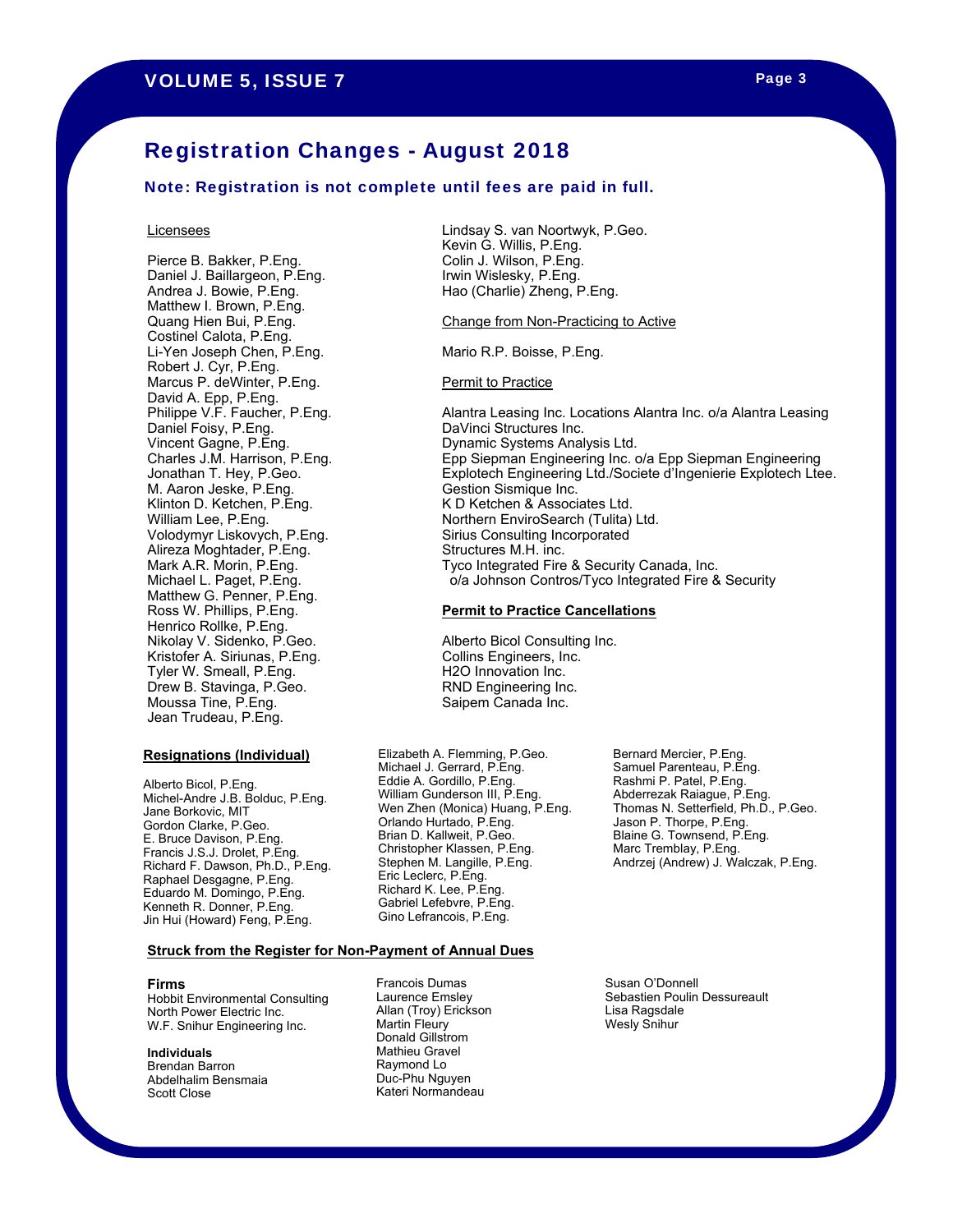## Scholarship for Graduate Studies

 ${\sf Education~F}$ oundation may award up to two  $\overline{\phantom{x}}$ scholarships per year in the amount of seven thousand The scholarships are attributed on the basis of (not<br>five hypotential delices (fix FOO OO) seek ive hundred dollars (\$7,500.00) each. This process in order of importance):<br>necessarily placed in order of importance): The Northwest Territories and Nunavut Association of Professional Engineers and Geoscientists (NAPEG) five hundred dollars (\$7,500.00) each.

The purpose is to provide financial assistance to North- b. professional work achievements west Territories or Nunavut resident member engineers c. community volunteer experience and achieveand geoscientists who are furthering their studies in  $Y$ ou may want to review this document and other National Guidelines on the Engineeris on the Engineers Canada Website at  $\lambda$ engineering or geoscience.

## **Eligibility**

member-in-training, and registered as a full-time entity or by contacting the NAPEG Office 867-920-4055 to student for the academic year, and must be a resident requ member-in-training, and registered as a full-time of the Northwest Territories or Nunavut.

#### **Selection Criteria**

Selection of the scholarship recipients will be based only on information provided with the application. No restrictions are placed on scholarship recipients holding other grants or awards or receiving assistance or income from other sources.

The scholarships are attributed on the basis of (not

- a. academic achievements
- b. professional work achievements
- c. community volunteer experience and achievements

#### **Application**

Engineers Canada's national guides were developed by professional guides were developed by professional engine Applicants must be a NAPEG professional member or a bion Form available on the website www.napeg.nt.ca tion Form available on the website www.napeg.nt.ca request a copy of the form.

#### **Application Closing Date**

Applications must be received by the Secretary-Treasurer by the **15th of August**. Final decision for awarding the scholarship will be made by the NAPEG Education Foundation in September each year.

## Undergraduate Scholarships

The NAPEG Education Foundation offers scholarships (\$2000 each) to students from the Northwest Territories and Nunavut pursuing education in the fields of engineering or geoscience.

- The Bob Spence Memorial Scholarship was established in 2005. Bob was a Founding Member of NAPEG, Past President, Past Executive Director, and a strong advocate for professionalism and high ethical standards.
- The Mel Brown Memorial Scholarship was established in 2002. Mel was a Founding Member and a Life Member of NAPEG. He also served as the association's first Executive Director from 1981 to 1990.

The applicant will be a Northwest Territories or a Nunavut student entering or attending post-secondary studies leading to a degree in Engineering or Geoscience at an undergraduate level in a recognized university.

An NT/NU student is defined as a person whose principal residence has been located within the Northwest Territories or Nunavut for a minimum period of twelve (12) months immediately preceding the award of any scholarship, bursary, grant or financial assistance. Should an individual have been a student at a school outside of the Northwest Territories or Nunavut during the immediately preceding twelve (12) month period; the individual will be deemed to have maintained his or her principal residence in the Northwest Territories or Nunavut for that period, so long as he or she has maintained a valid Northwest Territories or Nunavut Health Care Card for that period as well.

Preference will be given to highly motivated individuals with a strong academic background and demonstrated citizenship and leadership capabilities.

The application form is available on the website at <u>www.napeg.nt.ca or</u> call the NAPEG Office to have a copy sent by email.